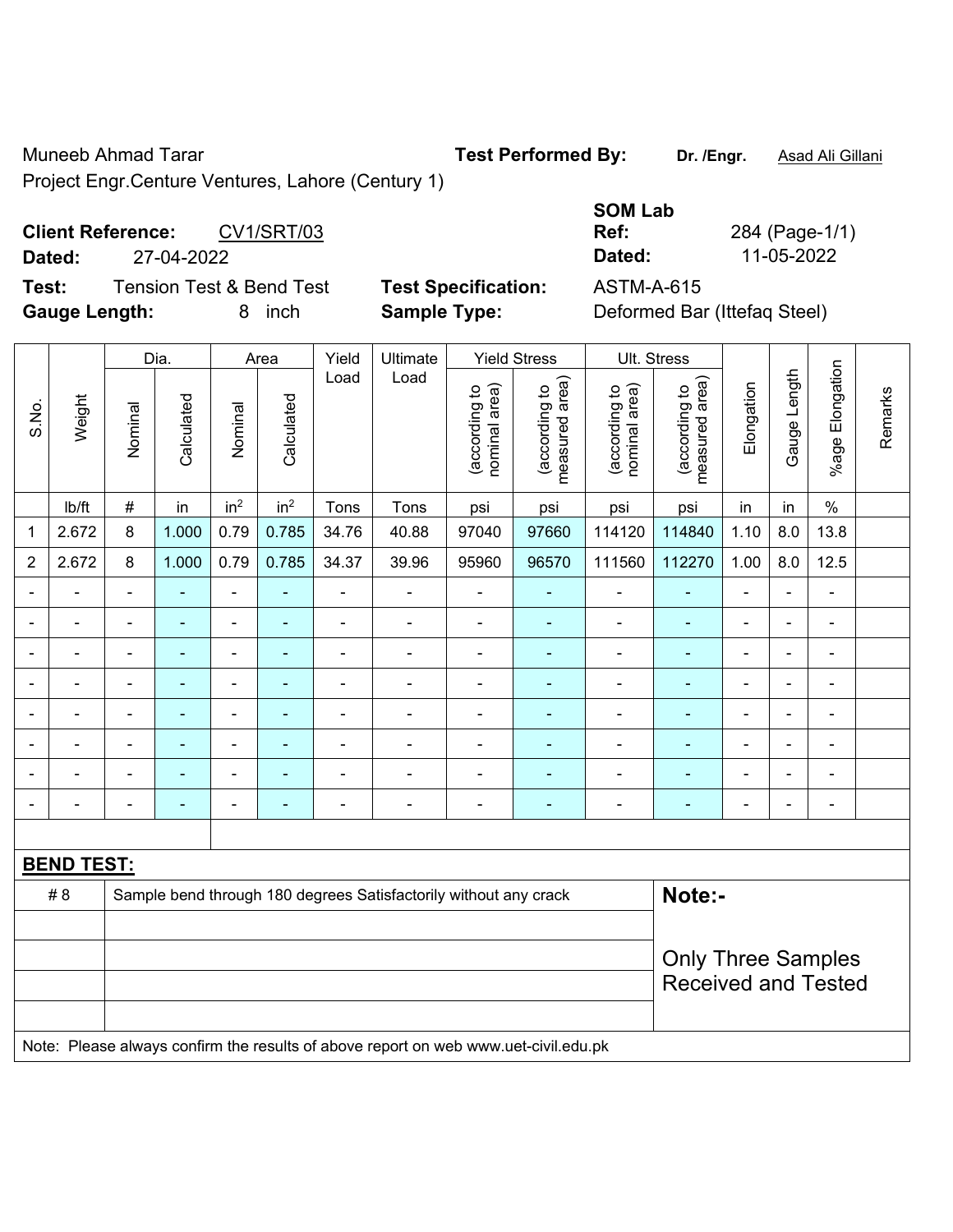Asstt. Executive Engineer **Test Performed By:** Dr. /Engr. **Asad Ali Gillani** 

Project Civil Div, PWD Sahiwal.(Const Of B/Wall For Distt & Regional Election Commissioner Office)

| <b>Client Reference:</b> |            | EE/PCD/SWL/163 |  |  | Ref:   | 285 (Page-1/ |
|--------------------------|------------|----------------|--|--|--------|--------------|
| Dated:                   | 08-04-2022 |                |  |  | Dated: | 11-05-2022   |
| _                        |            |                |  |  | .      |              |

**Test:** Tension Test & Bend Test **Test Specification:** ASTM-A-615 **Gauge Length:** 8 inch **Sample Type:** Deformed Bar

**SOM Lab Ref:** 285 (Page-1/1)

|                |                   |                | Dia.           |                 | Area            | Yield          | Ultimate                                                         |                                | <b>Yield Stress</b>             |                                | Ult. Stress                                             |                |                |                              |         |
|----------------|-------------------|----------------|----------------|-----------------|-----------------|----------------|------------------------------------------------------------------|--------------------------------|---------------------------------|--------------------------------|---------------------------------------------------------|----------------|----------------|------------------------------|---------|
| S.No.          | Weight            | Nominal        | Calculated     | Nominal         | Calculated      | Load           | Load                                                             | (according to<br>nominal area) | measured area)<br>(according to | nominal area)<br>(according to | (according to<br>measured area)                         | Elongation     | Gauge Length   | Elongation<br>$%$ age        | Remarks |
|                | Ib/ft             | $\#$           | in             | in <sup>2</sup> | in <sup>2</sup> | Tons           | Tons                                                             | psi                            | psi                             | psi                            | psi                                                     | in             | in             | $\%$                         |         |
| $\mathbf 1$    | 0.660             | 4              | 0.497          | 0.20            | 0.194           | 6.85           | 9.25                                                             | 75540                          | 77880                           | 101960                         | 105110                                                  | 1.30           | 8.0            | 16.3                         |         |
| $\overline{2}$ | 0.661             | 4              | 0.497          | 0.20            | 0.194           | 5.91           | 8.28                                                             | 65200                          | 67220                           | 91280                          | 94100                                                   | 1.10           | 8.0            | 13.8                         |         |
|                |                   | $\blacksquare$ |                | $\blacksquare$  | ۰               | ä,             | $\blacksquare$                                                   | $\blacksquare$                 | $\overline{a}$                  | $\blacksquare$                 | $\blacksquare$                                          | ä,             |                | $\blacksquare$               |         |
|                |                   |                |                | ۰               | -               |                |                                                                  |                                |                                 | $\blacksquare$                 |                                                         | -              |                | ٠                            |         |
|                | ۳                 | $\blacksquare$ | $\blacksquare$ | $\blacksquare$  | ۰               | $\blacksquare$ | $\blacksquare$                                                   | $\blacksquare$                 | $\blacksquare$                  | $\overline{a}$                 | ٠                                                       | $\blacksquare$ | $\blacksquare$ | $\blacksquare$               |         |
|                |                   | $\blacksquare$ | ۰              | ۰               | ۰               |                |                                                                  |                                |                                 |                                |                                                         | $\blacksquare$ |                | $\blacksquare$               |         |
|                |                   | $\blacksquare$ | ÷,             | ÷               | ÷               |                | $\blacksquare$                                                   | $\blacksquare$                 |                                 | $\blacksquare$                 | ۰                                                       | ä,             | $\blacksquare$ | $\blacksquare$               |         |
|                |                   | $\blacksquare$ | $\blacksquare$ | ÷               | ÷               | $\blacksquare$ | $\blacksquare$                                                   | $\blacksquare$                 | ٠                               | $\blacksquare$                 | ٠                                                       | $\blacksquare$ |                | $\blacksquare$               |         |
|                |                   | $\blacksquare$ | ۰              | ۰               | ۰               |                |                                                                  |                                |                                 | ۰                              |                                                         |                |                | $\qquad \qquad \blacksquare$ |         |
|                |                   | $\blacksquare$ |                | ۰               | -               |                | $\blacksquare$                                                   |                                | ٠                               | $\overline{a}$                 |                                                         | $\blacksquare$ |                | $\blacksquare$               |         |
|                |                   |                |                |                 |                 |                |                                                                  |                                |                                 |                                |                                                         |                |                |                              |         |
|                | <b>BEND TEST:</b> |                |                |                 |                 |                |                                                                  |                                |                                 |                                |                                                         |                |                |                              |         |
|                | #4                |                |                |                 |                 |                | Sample bend through 180 degrees Satisfactorily without any crack |                                |                                 |                                | Note:-                                                  |                |                |                              |         |
|                |                   |                |                |                 |                 |                |                                                                  |                                |                                 |                                |                                                         |                |                |                              |         |
|                |                   |                |                |                 |                 |                |                                                                  |                                |                                 |                                | <b>Only Three Samples</b><br><b>Received and Tested</b> |                |                |                              |         |

Note: Please always confirm the results of above report on web www.uet-civil.edu.pk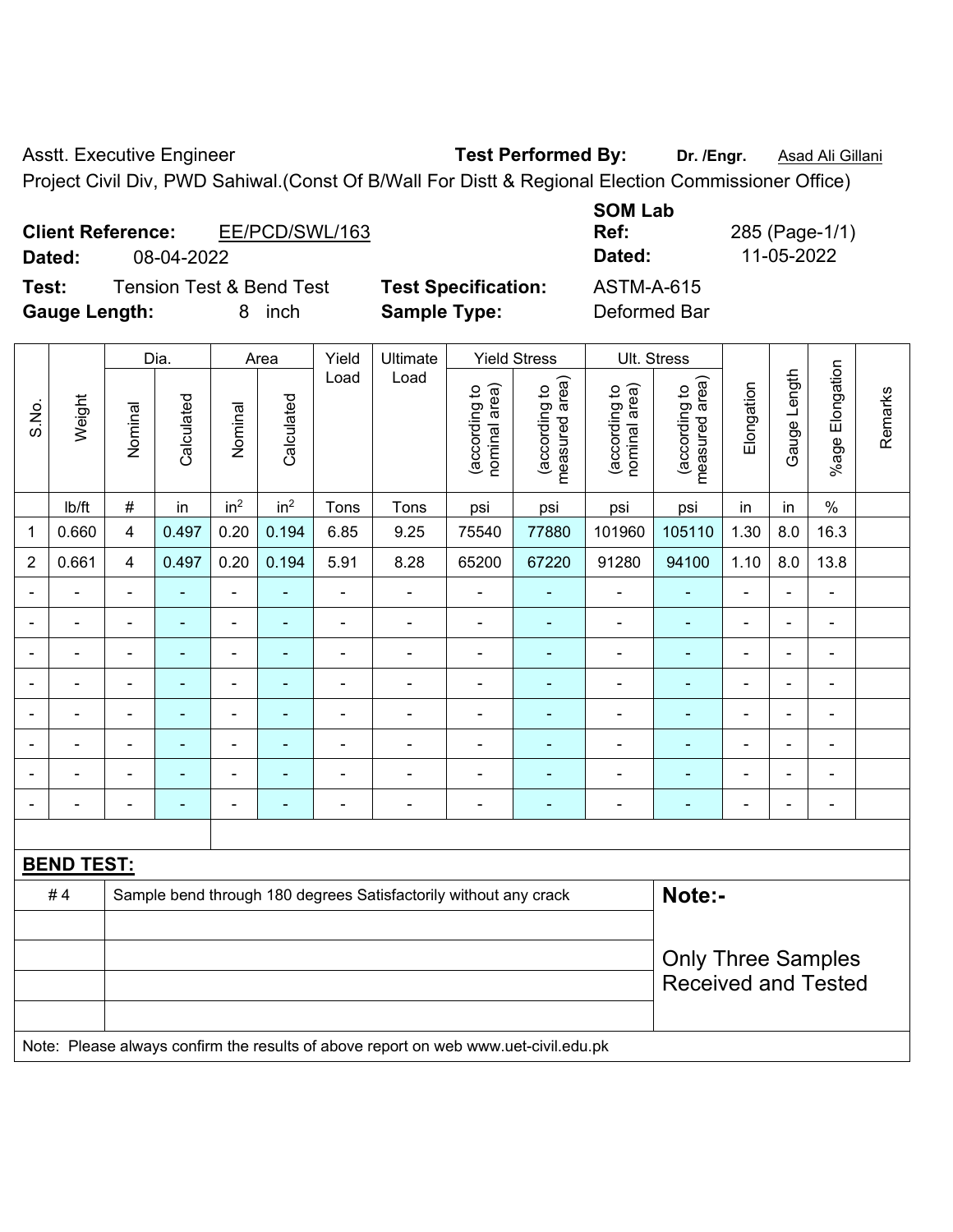BSD NNS.(Const. For The Project GS. No. 346 For The Year 2021-22)

**Test:** Tension Test & Bend Test **Test Specification:** ASTM-A-615 **Gauge Length:** 8 inch **Sample Type:** Deformed Bar

**SOM Lab Ref:** 286 (Page-1/7) **Dated:** 23-04-2022 **Dated:** 11-05-2022

|                |                   |                                                                                             | Dia.                     | Yield<br>Ultimate<br><b>Yield Stress</b><br>Area |                          |                          |                                                                                     |                                |                                 |                                | Ult. Stress                                 |                |                |                       |         |
|----------------|-------------------|---------------------------------------------------------------------------------------------|--------------------------|--------------------------------------------------|--------------------------|--------------------------|-------------------------------------------------------------------------------------|--------------------------------|---------------------------------|--------------------------------|---------------------------------------------|----------------|----------------|-----------------------|---------|
| S.No.          | Weight            | Nominal                                                                                     | Calculated               | Nominal                                          | Calculated               | Load                     | Load                                                                                | nominal area)<br>(according to | measured area)<br>(according to | (according to<br>nominal area) | (according to<br>neasured area)<br>measured | Elongation     | Gauge Length   | Elongation<br>$%$ age | Remarks |
|                | Ib/ft             | $\#$                                                                                        | in                       | in <sup>2</sup>                                  | in <sup>2</sup>          | Tons                     | Tons                                                                                | psi                            | psi                             | psi                            | psi                                         | in             | in             | $\%$                  |         |
| 1              | 2.646             | 8                                                                                           | 0.995                    | 0.79                                             | 0.778                    | 30.63                    | 38.86                                                                               | 85520                          | 86840                           | 108480                         | 110160                                      | 1.20           | 8.0            | 15.0                  |         |
| $\overline{2}$ | 1.497             | $6\phantom{1}$                                                                              | 0.748                    | 0.44                                             | 0.440                    | 16.79                    | 21.00                                                                               | 84160                          | 84160                           | 105260                         | 105260                                      | 1.20           | 8.0            | 15.0                  |         |
| 3              | 0.595             | 4                                                                                           | 0.472                    | 0.20                                             | 0.175                    | 6.42                     | 7.97                                                                                | 70820                          | 80940                           | 87910                          | 100460                                      | 0.90           | 8.0            | 11.3                  |         |
|                |                   |                                                                                             |                          |                                                  |                          | $\blacksquare$           |                                                                                     | ä,                             |                                 |                                |                                             |                |                |                       |         |
| ۰              |                   | $\blacksquare$                                                                              | $\overline{\phantom{0}}$ | $\overline{\phantom{a}}$                         | $\overline{a}$           | $\overline{\phantom{a}}$ | $\overline{\phantom{a}}$                                                            | $\blacksquare$                 | ٠                               | $\blacksquare$                 | ٠                                           | $\blacksquare$ | $\blacksquare$ | ÷                     |         |
| ۰              |                   | $\blacksquare$                                                                              | $\blacksquare$           | $\blacksquare$                                   |                          | $\blacksquare$           | $\blacksquare$                                                                      | $\blacksquare$                 |                                 | $\blacksquare$                 | ۰                                           | $\blacksquare$ | ÷.             | ÷                     |         |
|                |                   | $\blacksquare$                                                                              | ÷                        | ÷,                                               | $\blacksquare$           | $\blacksquare$           | ä,                                                                                  | $\blacksquare$                 | ٠                               | $\blacksquare$                 | ÷                                           | $\blacksquare$ | $\blacksquare$ | ä,                    |         |
|                |                   |                                                                                             |                          |                                                  |                          |                          |                                                                                     |                                |                                 |                                |                                             |                |                |                       |         |
|                |                   |                                                                                             |                          |                                                  |                          |                          |                                                                                     | -                              |                                 | ÷                              |                                             |                |                |                       |         |
|                |                   |                                                                                             |                          | $\blacksquare$                                   | $\overline{\phantom{a}}$ | $\blacksquare$           | $\blacksquare$                                                                      | $\blacksquare$                 | $\blacksquare$                  | $\blacksquare$                 | $\blacksquare$                              | $\blacksquare$ |                |                       |         |
|                |                   |                                                                                             |                          |                                                  |                          |                          |                                                                                     |                                |                                 |                                |                                             |                |                |                       |         |
|                | <b>BEND TEST:</b> |                                                                                             |                          |                                                  |                          |                          |                                                                                     |                                |                                 |                                |                                             |                |                |                       |         |
|                | #8                |                                                                                             |                          |                                                  |                          |                          | Sample bend through 180 degrees Satisfactorily without any crack                    |                                |                                 |                                | Note:-                                      |                |                |                       |         |
|                | #6                |                                                                                             |                          |                                                  |                          |                          | Sample bend through 180 degrees Satisfactorily without any crack                    |                                |                                 |                                |                                             |                |                |                       |         |
|                | #4                | Sample bend through 180 degrees Satisfactorily without any crack<br><b>Only Six Samples</b> |                          |                                                  |                          |                          |                                                                                     |                                |                                 |                                |                                             |                |                |                       |         |
|                |                   |                                                                                             |                          |                                                  |                          |                          |                                                                                     |                                |                                 |                                | <b>Received and Tested</b>                  |                |                |                       |         |
|                |                   |                                                                                             |                          |                                                  |                          |                          |                                                                                     |                                |                                 |                                |                                             |                |                |                       |         |
|                |                   |                                                                                             |                          |                                                  |                          |                          | Note: Please always confirm the results of above report on web www.uet-civil.edu.pk |                                |                                 |                                |                                             |                |                |                       |         |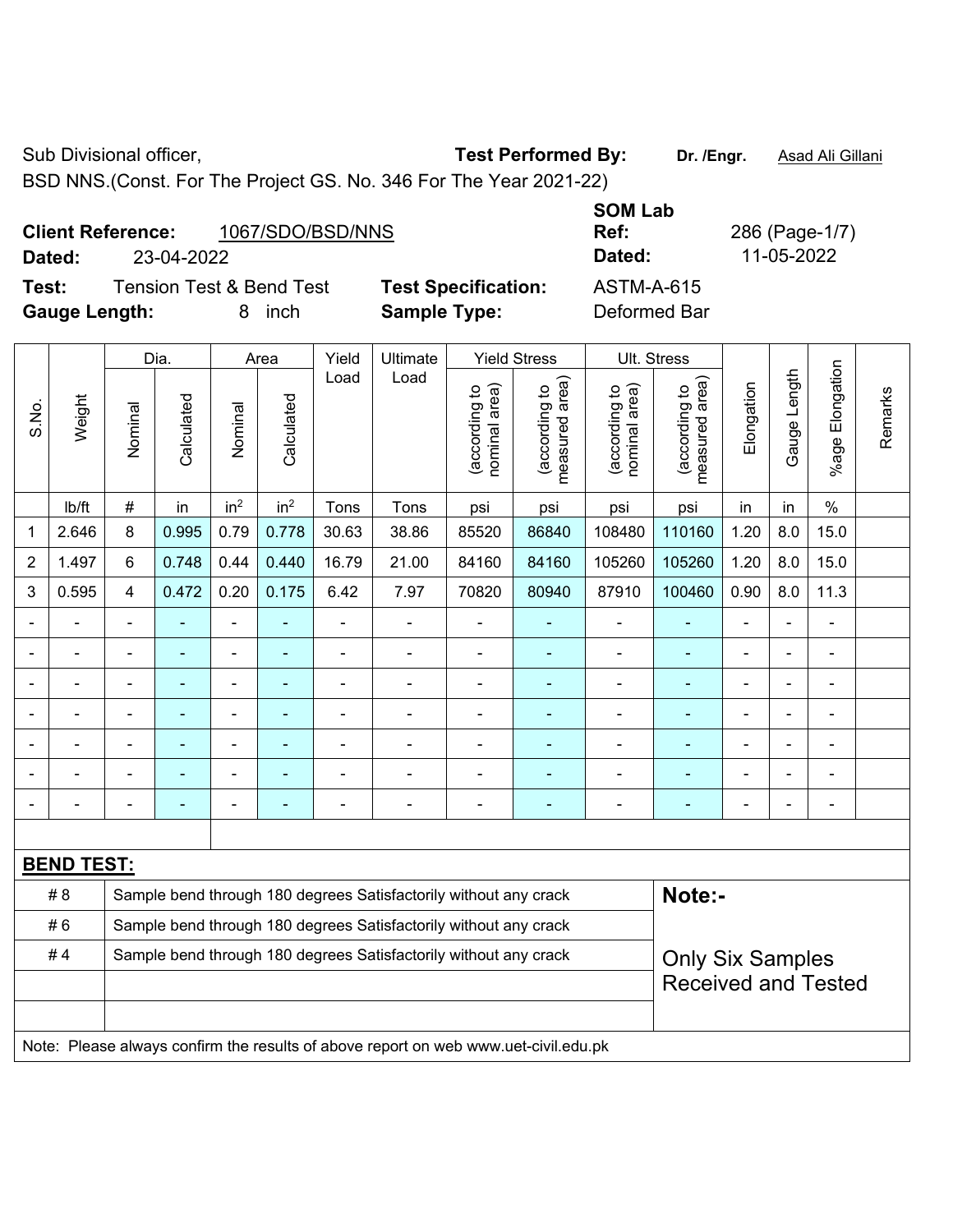Sub Divisional officer, **Test Performed By:** Dr. /Engr. **Asad Ali Gillani** Associated By: Dr. /Engr. **Asad Ali Gillani** 

BSD NNS.(Const. For The Project GS. No. 5635 For The Year 2021-22)

|                          |            |                  | _ _ _ _ _ _ _ _ _ |              |
|--------------------------|------------|------------------|-------------------|--------------|
| <b>Client Reference:</b> |            | 1109/SDO/BSD/NNS | Ref:              | 286 (Page-2/ |
| Dated:                   | 10-05-2022 |                  | Dated:            | 11-05-2022   |
|                          |            |                  |                   |              |

**Test:** Tension Test & Bend Test **Test Specification:** ASTM-A-615 **Gauge Length:** 8 inch **Sample Type:** Deformed Bar

**SOM Lab Ref:** 286 (Page-2/7)

|                |                   |                                                                                             | Dia.           |                          | Area            | Yield                    | Ultimate                                                                            |                                | <b>Yield Stress</b>             |                                | Ult. Stress                     |                |                |                          |         |  |
|----------------|-------------------|---------------------------------------------------------------------------------------------|----------------|--------------------------|-----------------|--------------------------|-------------------------------------------------------------------------------------|--------------------------------|---------------------------------|--------------------------------|---------------------------------|----------------|----------------|--------------------------|---------|--|
| S.No.          | Weight            | Nominal                                                                                     | Calculated     | Nominal                  | Calculated      | Load                     | Load                                                                                | (according to<br>nominal area) | (according to<br>measured area) | (according to<br>nominal area) | (according to<br>measured area) | Elongation     | Gauge Length   | Elongation<br>$%$ age    | Remarks |  |
|                | lb/ft             | $\#$                                                                                        | in             | in <sup>2</sup>          | in <sup>2</sup> | Tons                     | Tons                                                                                | psi                            | psi                             | psi                            | psi                             | in             | in             | $\frac{0}{0}$            |         |  |
| 1              | 2.646             | 8                                                                                           | 0.995          | 0.79                     | 0.778           | 30.65                    | 38.58                                                                               | 85570                          | 86890                           | 107710                         | 109380                          | 1.30           | 8.0            | 16.3                     |         |  |
| $\overline{2}$ | 1.488             | 6                                                                                           | 0.746          | 0.44                     | 0.437           | 16.62                    | 20.92                                                                               | 83290                          | 83860                           | 104850                         | 105570                          | 1.30           | 8.0            | 16.3                     |         |  |
| 3              | 0.594             | $\overline{4}$                                                                              | 0.472          | 0.20                     | 0.175           | 6.44                     | 8.00                                                                                | 71040                          | 81190                           | 88240                          | 100850                          | 1.00           | 8.0            | 12.5                     |         |  |
|                |                   | $\overline{\phantom{a}}$                                                                    | $\blacksquare$ | $\blacksquare$           | $\blacksquare$  |                          | $\blacksquare$                                                                      | $\blacksquare$                 | ٠                               | ÷,                             | $\blacksquare$                  | ÷,             |                | $\blacksquare$           |         |  |
|                | $\blacksquare$    | $\blacksquare$                                                                              | ÷,             | $\blacksquare$           | $\blacksquare$  | ä,                       | $\blacksquare$                                                                      | $\blacksquare$                 | $\blacksquare$                  | $\overline{\phantom{a}}$       | $\blacksquare$                  | ÷              |                | $\blacksquare$           |         |  |
|                |                   |                                                                                             | ÷              | ÷                        | ÷               | L,                       | ÷                                                                                   | $\blacksquare$                 | ۰                               | Ē,                             |                                 |                |                | ä,                       |         |  |
|                |                   |                                                                                             |                | ä,                       |                 |                          | $\blacksquare$                                                                      | $\blacksquare$                 | ٠                               | $\blacksquare$                 |                                 |                |                |                          |         |  |
| $\overline{a}$ |                   | ۰                                                                                           | $\blacksquare$ | $\overline{\phantom{a}}$ | ۰               | $\overline{\phantom{0}}$ | $\blacksquare$                                                                      | $\blacksquare$                 | ۰                               | $\blacksquare$                 | $\blacksquare$                  | $\blacksquare$ | $\blacksquare$ | $\overline{\phantom{a}}$ |         |  |
|                |                   | $\blacksquare$                                                                              | ÷              | $\blacksquare$           | $\blacksquare$  | ä,                       | $\overline{a}$                                                                      | $\blacksquare$                 | $\overline{\phantom{0}}$        | $\blacksquare$                 | $\overline{\phantom{a}}$        | Ē,             |                | ÷                        |         |  |
|                |                   |                                                                                             | ÷              | $\blacksquare$           | ÷               | $\overline{a}$           | $\blacksquare$                                                                      | $\blacksquare$                 | $\blacksquare$                  | ÷,                             | $\blacksquare$                  | L,             |                | ä,                       |         |  |
|                |                   |                                                                                             |                |                          |                 |                          |                                                                                     |                                |                                 |                                |                                 |                |                |                          |         |  |
|                | <b>BEND TEST:</b> |                                                                                             |                |                          |                 |                          |                                                                                     |                                |                                 |                                |                                 |                |                |                          |         |  |
|                | # 8               |                                                                                             |                |                          |                 |                          | Sample bend through 180 degrees Satisfactorily without any crack                    |                                |                                 |                                | Note:-                          |                |                |                          |         |  |
|                | #6                |                                                                                             |                |                          |                 |                          | Sample bend through 180 degrees Satisfactorily without any crack                    |                                |                                 |                                |                                 |                |                |                          |         |  |
|                | #4                | Sample bend through 180 degrees Satisfactorily without any crack<br><b>Only Six Samples</b> |                |                          |                 |                          |                                                                                     |                                |                                 |                                |                                 |                |                |                          |         |  |
|                |                   |                                                                                             |                |                          |                 |                          |                                                                                     |                                |                                 |                                | <b>Received and Tested</b>      |                |                |                          |         |  |
|                |                   |                                                                                             |                |                          |                 |                          |                                                                                     |                                |                                 |                                |                                 |                |                |                          |         |  |
|                |                   |                                                                                             |                |                          |                 |                          | Note: Please always confirm the results of above report on web www.uet-civil.edu.pk |                                |                                 |                                |                                 |                |                |                          |         |  |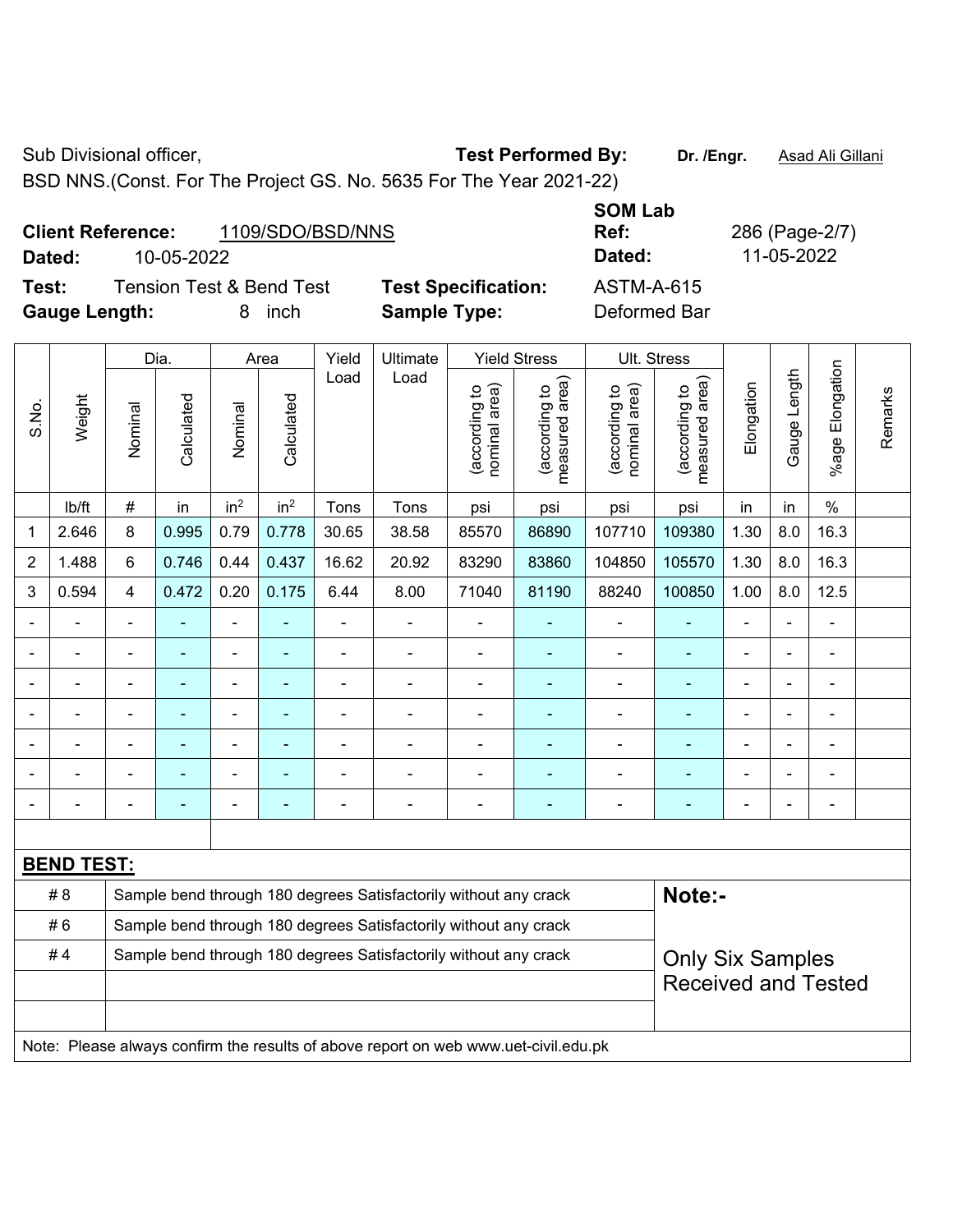Sub Divisional officer, **Test Performed By:** Dr. /Engr. **Asad Ali Gillani** Associated By: Dr. /Engr. **Asad Ali Gillani** 

BSD NNS.(Const. For The Project GS. No. 347 For The Year 2021-22)

|        | 1068/SDO/BSD/NNS<br><b>Client Reference:</b> |                            | --------<br>Ref: |
|--------|----------------------------------------------|----------------------------|------------------|
| Dated: | 23-04-2022                                   |                            | Dated:           |
| Test:  | Tension Test & Bend Test                     | <b>Test Specification:</b> | ASTM-A-615       |

**Gauge Length:** 8 inch **Sample Type:** Deformed Bar

**Ref:** 286 (Page-3/7) **Dated:** 23-04-2022 **Dated:** 11-05-2022

**SOM Lab** 

|                |                   |                                                                                             |                |                 |                 | Ult. Stress    |                                                                                     |                                |                                             |                                |                                 |                |                |                       |         |
|----------------|-------------------|---------------------------------------------------------------------------------------------|----------------|-----------------|-----------------|----------------|-------------------------------------------------------------------------------------|--------------------------------|---------------------------------------------|--------------------------------|---------------------------------|----------------|----------------|-----------------------|---------|
|                |                   |                                                                                             | Dia.           |                 | Area            | Yield          | Ultimate                                                                            |                                | <b>Yield Stress</b>                         |                                |                                 |                |                |                       |         |
| S.No.          | Weight            | Nominal                                                                                     | Calculated     | Nominal         | Calculated      | Load           | Load                                                                                | nominal area)<br>(according to | (according to<br>measured area)<br>measured | nominal area)<br>(according to | (according to<br>measured area) | Elongation     | Gauge Length   | Elongation<br>$%$ age | Remarks |
|                | lb/ft             | $\#$                                                                                        | in             | in <sup>2</sup> | in <sup>2</sup> | Tons           | Tons                                                                                | psi                            | psi                                         | psi                            | psi                             | in             | in             | $\%$                  |         |
| $\mathbf 1$    | 2.638             | 8                                                                                           | 0.993          | 0.79            | 0.775           | 30.68          | 38.76                                                                               | 85660                          | 87320                                       | 108200                         | 110290                          | 1.30           | 8.0            | 16.3                  |         |
| $\overline{2}$ | 1.498             | 6                                                                                           | 0.748          | 0.44            | 0.440           | 16.69          | 21.10                                                                               | 83640                          | 83640                                       | 105770                         | 105770                          | 1.10           | 8.0            | 13.8                  |         |
| 3              | 0.598             | $\overline{\mathbf{4}}$                                                                     | 0.473          | 0.20            | 0.176           | 6.47           | 7.97                                                                                | 71380                          | 81120                                       | 87910                          | 99890                           | 0.90           | 8.0            | 11.3                  |         |
|                |                   | $\blacksquare$                                                                              |                | ä,              |                 | $\blacksquare$ |                                                                                     |                                |                                             | $\blacksquare$                 | ٠                               | ä,             |                |                       |         |
|                |                   | ä,                                                                                          | $\blacksquare$ | $\blacksquare$  | $\blacksquare$  | $\blacksquare$ | $\blacksquare$                                                                      | $\blacksquare$                 | $\blacksquare$                              | $\overline{\phantom{a}}$       | ä,                              | ä,             |                | $\blacksquare$        |         |
|                |                   |                                                                                             |                | $\blacksquare$  |                 |                |                                                                                     | Ē,                             | $\blacksquare$                              | L,                             | ۰                               |                |                | $\blacksquare$        |         |
|                |                   |                                                                                             |                | L.              |                 |                |                                                                                     |                                |                                             | $\blacksquare$                 | ۰                               |                |                |                       |         |
|                |                   |                                                                                             |                | $\blacksquare$  | ٠               | $\blacksquare$ | $\blacksquare$                                                                      | $\blacksquare$                 | $\overline{a}$                              | $\blacksquare$                 | $\blacksquare$                  | Ē,             | $\blacksquare$ | $\blacksquare$        |         |
|                |                   |                                                                                             |                | $\blacksquare$  | $\blacksquare$  |                |                                                                                     | $\blacksquare$                 |                                             | $\blacksquare$                 | $\overline{\phantom{0}}$        | $\blacksquare$ |                | $\blacksquare$        |         |
|                |                   | L,                                                                                          |                | ÷               | ÷               | $\blacksquare$ | $\blacksquare$                                                                      | $\blacksquare$                 | $\blacksquare$                              | $\blacksquare$                 | ÷                               | ä,             |                | $\blacksquare$        |         |
|                |                   |                                                                                             |                |                 |                 |                |                                                                                     |                                |                                             |                                |                                 |                |                |                       |         |
|                | <b>BEND TEST:</b> |                                                                                             |                |                 |                 |                |                                                                                     |                                |                                             |                                |                                 |                |                |                       |         |
|                | # 8               |                                                                                             |                |                 |                 |                | Sample bend through 180 degrees Satisfactorily without any crack                    |                                |                                             |                                | Note:-                          |                |                |                       |         |
|                | #6                | Sample bend through 180 degrees Satisfactorily without any crack                            |                |                 |                 |                |                                                                                     |                                |                                             |                                |                                 |                |                |                       |         |
|                | #4                | Sample bend through 180 degrees Satisfactorily without any crack<br><b>Only Six Samples</b> |                |                 |                 |                |                                                                                     |                                |                                             |                                |                                 |                |                |                       |         |
|                |                   |                                                                                             |                |                 |                 |                |                                                                                     |                                |                                             |                                | <b>Received and Tested</b>      |                |                |                       |         |
|                |                   |                                                                                             |                |                 |                 |                |                                                                                     |                                |                                             |                                |                                 |                |                |                       |         |
|                |                   |                                                                                             |                |                 |                 |                | Note: Please always confirm the results of above report on web www.uet-civil.edu.pk |                                |                                             |                                |                                 |                |                |                       |         |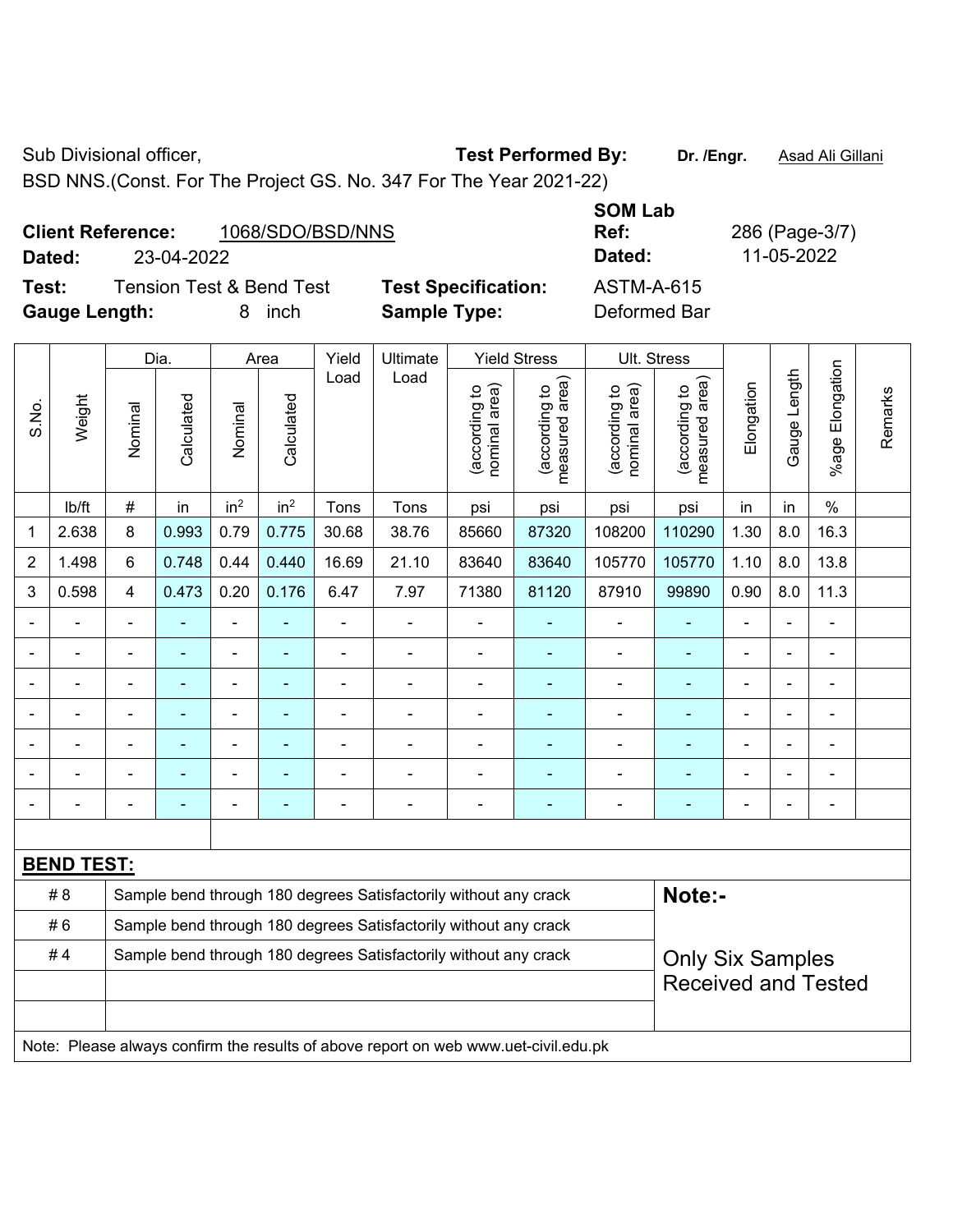Sub Divisional officer, **Test Performed By:** Dr. /Engr. **Asad Ali Gillani** Associated By: Dr. /Engr. **Asad Ali Gillani** 

BSD NNS.(Const. For The Project GS. No. 09 For The Year 2021-22)

|                      | <b>Client Reference:</b> | 1062/SDO/BSD/NNS                    |                            | <b>SOM Lab</b><br>Ref: |  |
|----------------------|--------------------------|-------------------------------------|----------------------------|------------------------|--|
| Dated:               | 22-04-2022               |                                     |                            | Dated:                 |  |
| Test:                |                          | <b>Tension Test &amp; Bend Test</b> | <b>Test Specification:</b> | ASTM-A-615             |  |
| <b>Gauge Length:</b> |                          | inch                                | <b>Sample Type:</b>        | Deformed Bar           |  |

|                |                   |                                                                                             | Dia.           |                              | Area            | Yield          | Ult. Stress                                                                         |                                |                                 |                                |                                 |                |              |                 |         |
|----------------|-------------------|---------------------------------------------------------------------------------------------|----------------|------------------------------|-----------------|----------------|-------------------------------------------------------------------------------------|--------------------------------|---------------------------------|--------------------------------|---------------------------------|----------------|--------------|-----------------|---------|
| S.No.          | Weight            | Nominal                                                                                     | Calculated     | Nominal                      | Calculated      | Load           | Load                                                                                | nominal area)<br>(according to | (according to<br>measured area) | nominal area)<br>(according to | (according to<br>measured area) | Elongation     | Gauge Length | %age Elongation | Remarks |
|                | lb/ft             | #                                                                                           | in             | in <sup>2</sup>              | in <sup>2</sup> | Tons           | Tons                                                                                | psi                            | psi                             | psi                            | psi                             | in             | in           | $\%$            |         |
| 1              | 2.663             | 8                                                                                           | 0.998          | 0.79                         | 0.783           | 30.43          | 35.39                                                                               | 84950                          | 85710                           | 98810                          | 99690                           | 1.30           | 8.0          | 16.3            |         |
| $\overline{2}$ | 1.502             | 6                                                                                           | 0.749          | 0.44                         | 0.441           | 16.48          | 21.02                                                                               | 82620                          | 82430                           | 105360                         | 105120                          | 1.20           | 8.0          | 15.0            |         |
| 3              | 0.593             | $\overline{4}$                                                                              | 0.471          | 0.20                         | 0.174           | 6.27           | 7.95                                                                                | 69130                          | 79460                           | 87680                          | 100780                          | 0.90           | 8.0          | 11.3            |         |
|                |                   | $\blacksquare$                                                                              | ä,             | ÷                            | ۰               | $\blacksquare$ | ÷                                                                                   | ä,                             | ۰                               | $\blacksquare$                 | $\blacksquare$                  | $\blacksquare$ |              | ÷,              |         |
|                |                   |                                                                                             | $\blacksquare$ | ÷,                           |                 |                | $\overline{a}$                                                                      | ä,                             |                                 | $\blacksquare$                 | $\blacksquare$                  |                |              |                 |         |
|                |                   |                                                                                             |                | $\qquad \qquad \blacksquare$ |                 |                | $\blacksquare$                                                                      | $\overline{\phantom{0}}$       |                                 | $\blacksquare$                 | $\blacksquare$                  |                |              |                 |         |
|                |                   |                                                                                             |                | ÷                            |                 |                |                                                                                     | -                              |                                 | ÷,                             | $\blacksquare$                  |                |              |                 |         |
|                |                   |                                                                                             | ۰              | ۰                            |                 | $\blacksquare$ | Ē,                                                                                  |                                |                                 | $\blacksquare$                 | $\blacksquare$                  | $\blacksquare$ |              | $\blacksquare$  |         |
|                |                   |                                                                                             | ۰              | ۰                            |                 |                | $\blacksquare$                                                                      |                                |                                 | ٠                              | $\blacksquare$                  |                |              | ÷               |         |
|                | ÷                 |                                                                                             | ÷,             | $\qquad \qquad \blacksquare$ |                 |                | ÷                                                                                   |                                |                                 | $\blacksquare$                 | $\blacksquare$                  | $\blacksquare$ |              | $\blacksquare$  |         |
|                |                   |                                                                                             |                |                              |                 |                |                                                                                     |                                |                                 |                                |                                 |                |              |                 |         |
|                | <b>BEND TEST:</b> |                                                                                             |                |                              |                 |                |                                                                                     |                                |                                 |                                |                                 |                |              |                 |         |
|                | # 8               |                                                                                             |                |                              |                 |                | Sample bend through 180 degrees Satisfactorily without any crack                    |                                |                                 |                                | Note:-                          |                |              |                 |         |
|                | #6                |                                                                                             |                |                              |                 |                | Sample bend through 180 degrees Satisfactorily without any crack                    |                                |                                 |                                |                                 |                |              |                 |         |
|                | #4                | Sample bend through 180 degrees Satisfactorily without any crack<br><b>Only Six Samples</b> |                |                              |                 |                |                                                                                     |                                |                                 |                                |                                 |                |              |                 |         |
|                |                   |                                                                                             |                |                              |                 |                |                                                                                     |                                |                                 |                                | <b>Received and Tested</b>      |                |              |                 |         |
|                |                   |                                                                                             |                |                              |                 |                |                                                                                     |                                |                                 |                                |                                 |                |              |                 |         |
|                |                   |                                                                                             |                |                              |                 |                | Note: Please always confirm the results of above report on web www.uet-civil.edu.pk |                                |                                 |                                |                                 |                |              |                 |         |

**Ref:** 286 (Page-4/7) **Dated:** 22-04-2022 **Dated:** 11-05-2022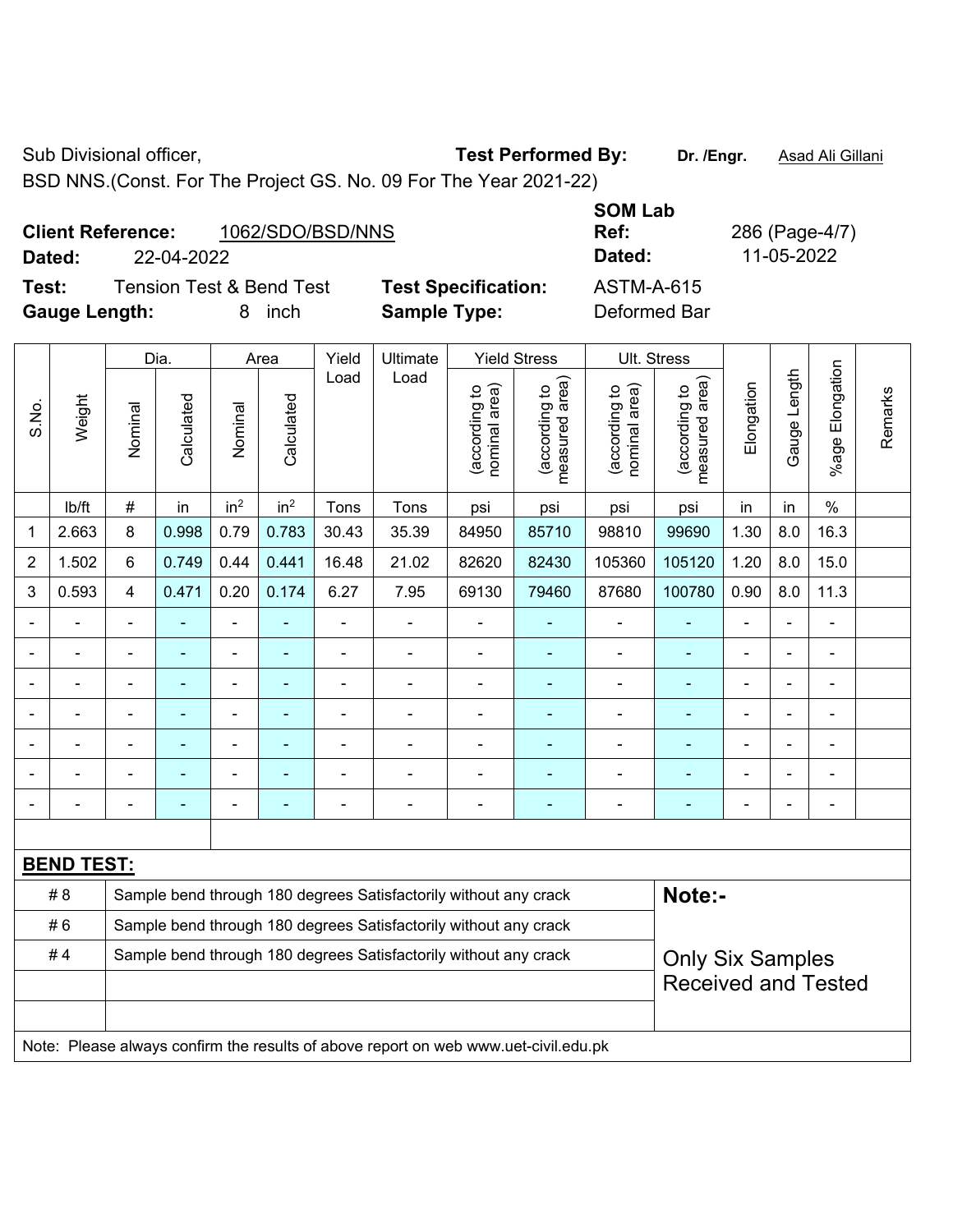Sub Divisional officer, **Test Performed By:** Dr. /Engr. **Wasim Abbas** 

BSD NNS.(Const. For The Project GS. No. 874 For The Year 2021-22)

|                      | <b>Client Reference:</b> | 1069/SDO/BSD/NNS                    |                            | <b>JUIVI LAN</b><br>Ref: |  |  |  |
|----------------------|--------------------------|-------------------------------------|----------------------------|--------------------------|--|--|--|
| Dated:               | 23-04-2022               |                                     |                            | Dated:                   |  |  |  |
| Test:                |                          | <b>Tension Test &amp; Bend Test</b> | <b>Test Specification:</b> | <b>ASTM-A-615</b>        |  |  |  |
| <b>Gauge Length:</b> |                          | inch                                | <b>Sample Type:</b>        | Deformed Bar             |  |  |  |

|                |                   |                | Dia.           |                 | Area            | Yield          | Ultimate                                                                            |                                | <b>Yield Stress</b>             |                                | Ult. Stress                                 |                |              |                       |         |
|----------------|-------------------|----------------|----------------|-----------------|-----------------|----------------|-------------------------------------------------------------------------------------|--------------------------------|---------------------------------|--------------------------------|---------------------------------------------|----------------|--------------|-----------------------|---------|
| S.No.          | Weight            | Nominal        | Calculated     | Nominal         | Calculated      | Load           | Load                                                                                | nominal area)<br>(according to | (according to<br>measured area) | (according to<br>nominal area) | (according to<br>neasured area)<br>measured | Elongation     | Gauge Length | Elongation<br>$%$ age | Remarks |
|                | lb/ft             | $\#$           | in             | in <sup>2</sup> | in <sup>2</sup> | Tons           | Tons                                                                                | psi                            | psi                             | psi                            | psi                                         | in             | in           | $\frac{0}{0}$         |         |
| 1              | 2.619             | 8              | 0.990          | 0.79            | 0.770           | 30.89          | 38.96                                                                               | 86230                          | 88470                           | 108770                         | 111590                                      | 1.20           | 8.0          | 15.0                  |         |
| $\overline{2}$ | 1.491             | 6              | 0.747          | 0.44            | 0.438           | 16.74          | 21.38                                                                               | 83900                          | 84280                           | 107150                         | 107640                                      | 1.10           | 8.0          | 13.8                  |         |
| 3              | 0.594             | $\overline{4}$ | 0.472          | 0.20            | 0.175           | 6.27           | 7.80                                                                                | 69130                          | 79010                           | 85990                          | 98280                                       | 0.90           | 8.0          | 11.3                  |         |
|                |                   | $\blacksquare$ | ÷,             | ÷,              | $\blacksquare$  | ä,             | $\blacksquare$                                                                      | $\blacksquare$                 | ÷                               | $\blacksquare$                 | $\blacksquare$                              | ä,             |              | ÷,                    |         |
|                |                   | $\blacksquare$ | ÷,             | $\blacksquare$  | ٠               | $\blacksquare$ | $\blacksquare$                                                                      | $\blacksquare$                 | ۰                               | $\blacksquare$                 | $\blacksquare$                              | $\blacksquare$ |              | $\blacksquare$        |         |
|                |                   | $\blacksquare$ | ÷,             | $\blacksquare$  | ٠               | $\blacksquare$ | $\blacksquare$                                                                      | ÷,                             | ۰                               | $\blacksquare$                 | $\blacksquare$                              | L.             |              | $\blacksquare$        |         |
|                |                   |                | ä,             | ä,              | $\blacksquare$  |                | ä,                                                                                  | L,                             |                                 | $\blacksquare$                 | ä,                                          | $\blacksquare$ |              | ä,                    |         |
|                |                   |                |                | ÷               |                 |                | Ē,                                                                                  | $\blacksquare$                 |                                 | $\blacksquare$                 |                                             |                |              | $\blacksquare$        |         |
|                |                   |                |                | $\blacksquare$  | ۳               | $\blacksquare$ | $\blacksquare$                                                                      | -                              | ۰                               | $\blacksquare$                 | ٠                                           | $\blacksquare$ |              | $\blacksquare$        |         |
| $\blacksquare$ |                   | $\blacksquare$ | $\blacksquare$ | Ē,              | ٠               | Ē,             | $\overline{\phantom{0}}$                                                            | $\blacksquare$                 | $\blacksquare$                  | $\overline{\phantom{a}}$       | $\blacksquare$                              | $\blacksquare$ |              | $\blacksquare$        |         |
|                |                   |                |                |                 |                 |                |                                                                                     |                                |                                 |                                |                                             |                |              |                       |         |
|                | <b>BEND TEST:</b> |                |                |                 |                 |                |                                                                                     |                                |                                 |                                |                                             |                |              |                       |         |
|                | # 8               |                |                |                 |                 |                | Sample bend through 180 degrees Satisfactorily without any crack                    |                                |                                 |                                | Note:-                                      |                |              |                       |         |
|                | #6                |                |                |                 |                 |                | Sample bend through 180 degrees Satisfactorily without any crack                    |                                |                                 |                                |                                             |                |              |                       |         |
|                | #4                |                |                |                 |                 |                | Sample bend through 180 degrees Satisfactorily without any crack                    |                                |                                 |                                | <b>Only Six Samples</b>                     |                |              |                       |         |
|                |                   |                |                |                 |                 |                |                                                                                     |                                |                                 |                                | <b>Received and Tested</b>                  |                |              |                       |         |
|                |                   |                |                |                 |                 |                |                                                                                     |                                |                                 |                                |                                             |                |              |                       |         |
|                |                   |                |                |                 |                 |                | Note: Please always confirm the results of above report on web www.uet-civil.edu.pk |                                |                                 |                                |                                             |                |              |                       |         |

**SOM Lab Ref:** 286 (Page-5/7) **Dated:** 23-04-2022 **Dated:** 11-05-2022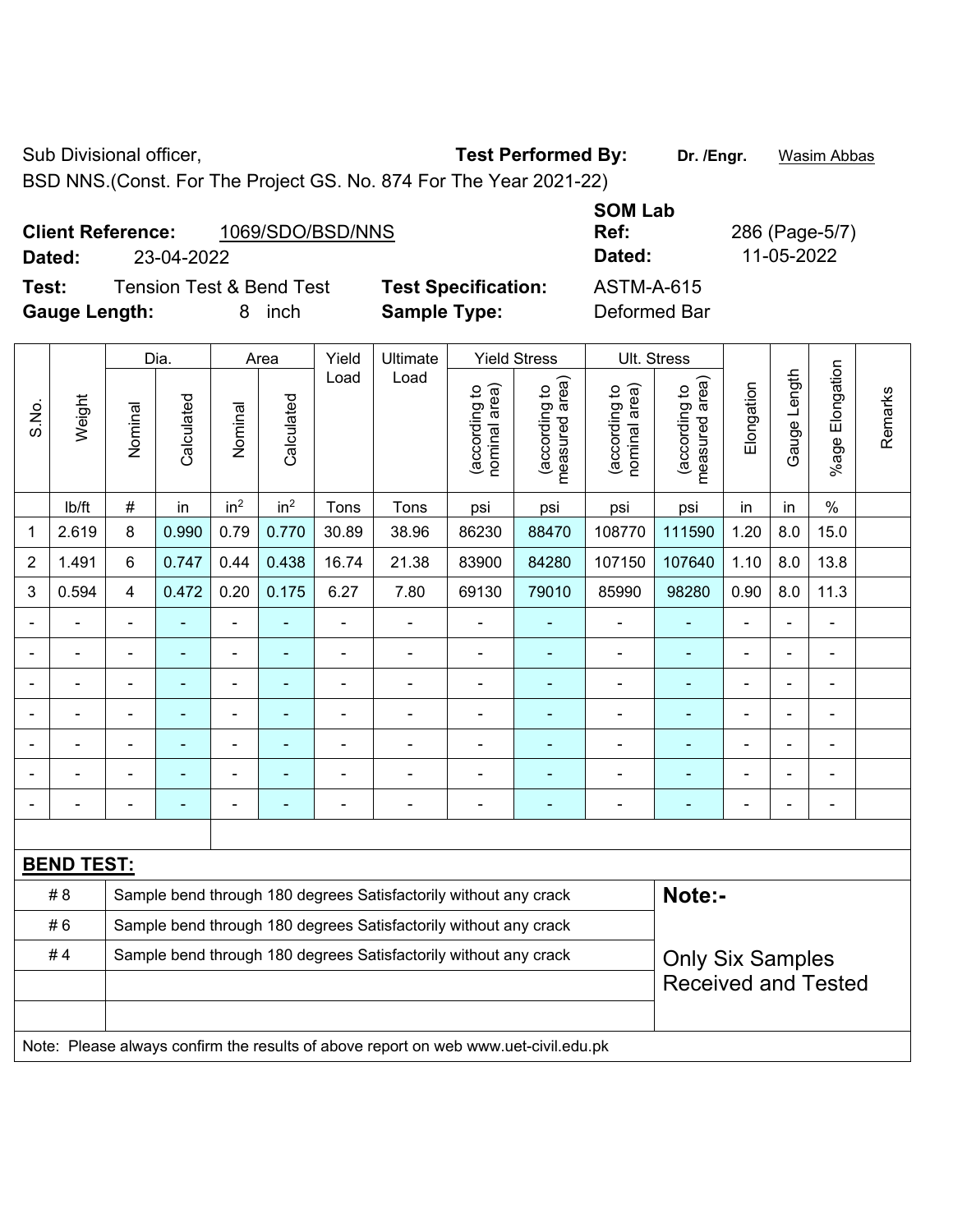Sub Divisional officer, **Test Performed By:** Dr. /Engr. **Wasim Abbas** 

BSD NNS.(Const. For The Project GS. No. 876 For The Year 2021-22)

|        | <b>Client Reference:</b> | 1071/SDO/BSD/NNS         |                            | <b>SOM Lab</b><br>Ref: |
|--------|--------------------------|--------------------------|----------------------------|------------------------|
| Dated: | 23-04-2022               |                          |                            | Dated:                 |
| Test:  |                          | Tension Test & Bend Test | <b>Test Specification:</b> | $ASTM-A-6$             |

**Dated:** 23-04-2022 **Dated:** 11-05-2022 **Test:** Tension Test & Bend Test **Test Specification:** ASTM-A-615

**Ref:** 286 (Page-6/7)

| <b>Gauge Length:</b>     |                                                                                                                                                                  |                | 8          | inch                                             |                 | <b>Sample Type:</b> |                                                                  |                                | Deformed Bar                    |                                |                                                       |                |                |                       |         |
|--------------------------|------------------------------------------------------------------------------------------------------------------------------------------------------------------|----------------|------------|--------------------------------------------------|-----------------|---------------------|------------------------------------------------------------------|--------------------------------|---------------------------------|--------------------------------|-------------------------------------------------------|----------------|----------------|-----------------------|---------|
|                          |                                                                                                                                                                  |                | Dia.       | Yield<br>Ultimate<br><b>Yield Stress</b><br>Area |                 |                     | Ult. Stress                                                      |                                |                                 |                                |                                                       |                |                |                       |         |
| S.No.                    | Weight                                                                                                                                                           | Nominal        | Calculated | Nominal                                          | Calculated      | Load                | Load                                                             | nominal area)<br>(according to | (according to<br>measured area) | (according to<br>nominal area) | (according to<br>measured area)<br>measured           | Elongation     | Gauge Length   | Elongation<br>$%$ age | Remarks |
|                          | lb/ft                                                                                                                                                            | $\#$           | in         | in <sup>2</sup>                                  | in <sup>2</sup> | Tons                | Tons                                                             | psi                            | psi                             | psi                            | psi                                                   | in             | in             | $\%$                  |         |
| $\mathbf 1$              | 2.635                                                                                                                                                            | 8              | 0.993      | 0.79                                             | 0.774           | 30.38               | 35.37                                                            | 84810                          | 86560                           | 98750                          | 100790                                                | 1.10           | 8.0            | 13.8                  |         |
| $\overline{2}$           | 1.487                                                                                                                                                            | $6\phantom{1}$ | 0.746      | 0.44                                             | 0.437           | 16.43               | 20.95                                                            | 82370                          | 82930                           | 105000                         | 105720                                                | 1.20           | 8.0            | 15.0                  |         |
| 3                        | 0.593                                                                                                                                                            | $\overline{4}$ | 0.471      | 0.20                                             | 0.174           | 6.47                | 8.15                                                             | 71380                          | 82050                           | 89930                          | 103370                                                | 1.00           | 8.0            | 12.5                  |         |
| $\overline{\phantom{a}}$ |                                                                                                                                                                  | $\blacksquare$ |            |                                                  |                 | ä,                  |                                                                  | ä,                             |                                 | $\blacksquare$                 |                                                       | $\blacksquare$ |                |                       |         |
| $\overline{\phantom{a}}$ |                                                                                                                                                                  | $\blacksquare$ | ÷,         | ۰                                                | ۰               | ä,                  | $\blacksquare$                                                   | $\blacksquare$                 | ۰                               | ä,                             | $\overline{\phantom{a}}$                              | $\blacksquare$ | $\blacksquare$ |                       |         |
|                          |                                                                                                                                                                  |                |            |                                                  |                 |                     |                                                                  |                                |                                 |                                |                                                       |                |                |                       |         |
|                          |                                                                                                                                                                  |                |            |                                                  |                 |                     |                                                                  |                                |                                 |                                |                                                       |                |                |                       |         |
| $\blacksquare$           |                                                                                                                                                                  |                | ۰          |                                                  |                 |                     |                                                                  | $\blacksquare$                 |                                 |                                |                                                       |                |                |                       |         |
| $\blacksquare$           |                                                                                                                                                                  |                |            |                                                  |                 | $\blacksquare$      |                                                                  | ä,                             |                                 | ä,                             |                                                       |                |                |                       |         |
|                          | ÷                                                                                                                                                                |                |            |                                                  |                 |                     |                                                                  | $\blacksquare$                 |                                 | $\blacksquare$                 |                                                       |                |                |                       |         |
|                          |                                                                                                                                                                  |                |            |                                                  |                 |                     |                                                                  |                                |                                 |                                |                                                       |                |                |                       |         |
|                          |                                                                                                                                                                  |                |            |                                                  |                 |                     |                                                                  |                                |                                 |                                |                                                       |                |                |                       |         |
|                          | <u>BEND TEST:</u><br># 8<br>Sample bend through 180 degrees Satisfactorily without any crack<br>Sample bend through 180 degrees Satisfactorily without any crack |                |            |                                                  |                 |                     |                                                                  |                                |                                 | Note:-                         |                                                       |                |                |                       |         |
|                          | #6                                                                                                                                                               |                |            |                                                  |                 |                     |                                                                  |                                |                                 |                                |                                                       |                |                |                       |         |
|                          | #4                                                                                                                                                               |                |            |                                                  |                 |                     | Sample bend through 180 degrees Satisfactorily without any crack |                                |                                 |                                | <b>Only Six Samples</b><br><b>Received and Tested</b> |                |                |                       |         |
|                          |                                                                                                                                                                  |                |            |                                                  |                 |                     |                                                                  |                                |                                 |                                |                                                       |                |                |                       |         |

Note: Please always confirm the results of above report on web www.uet-civil.edu.pk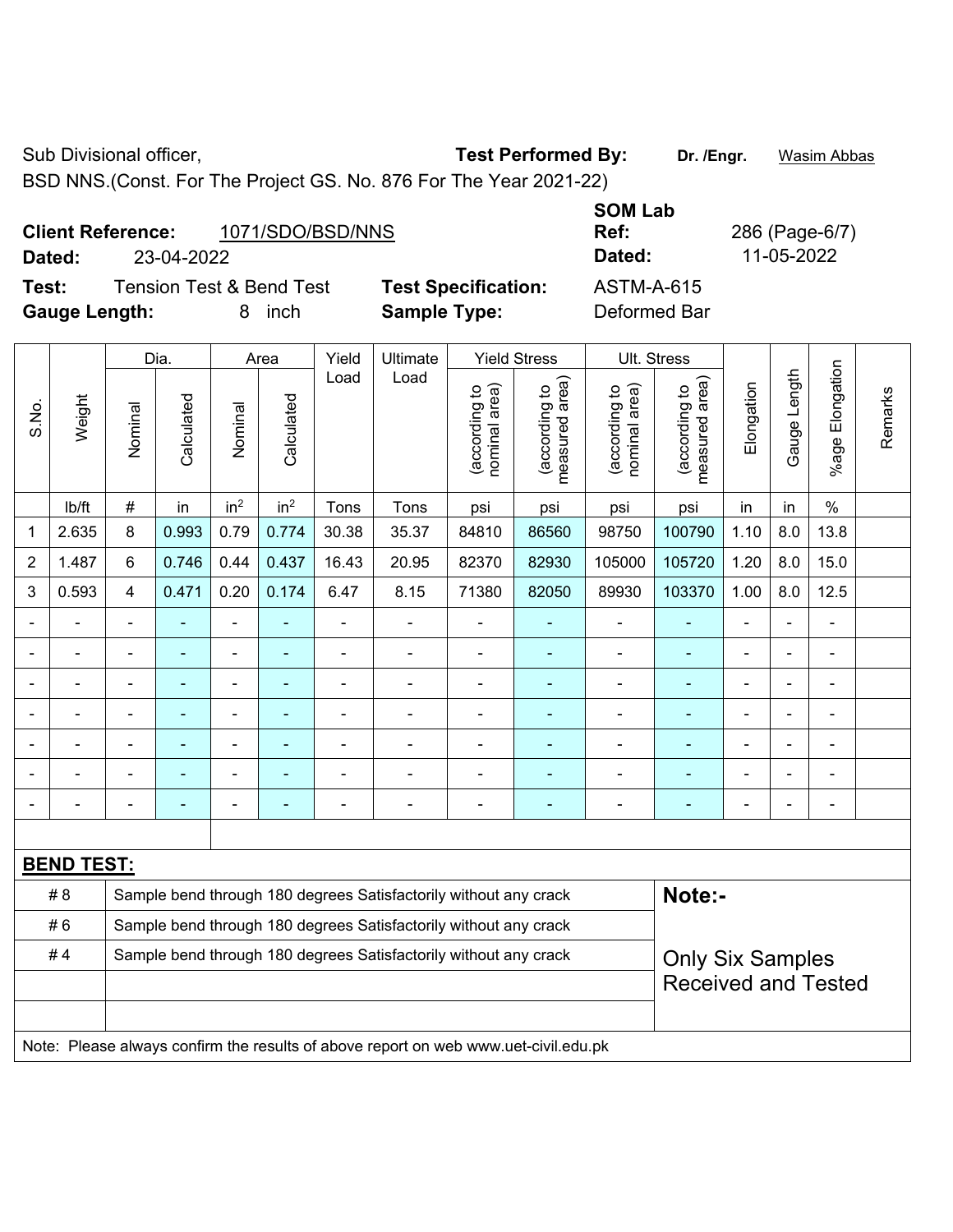Sub Divisional officer, **Test Performed By:** Dr. /Engr. **Wasim Abbas** 

BSD NNS(For The Project Basic Health Unit Fatheh Darya Teh And Distt NNS For The Year 2021-22)

| <b>Client Reference:</b> |            | 1060/SDO/BSD/NNS | Ref:   | 286 (Page-7/ |
|--------------------------|------------|------------------|--------|--------------|
| Dated:                   | 22-04-2022 |                  | Dated: | 11-05-2022   |

**Test:** Tension Test & Bend Test **Test Specification:** ASTM-A-615 **Gauge Length:** 8 inch **Sample Type:** Deformed Bar

**SOM Lab Ref:** 286 (Page-7/7)

|                 |                   |                                                                  | Dia.           |                 | Area            | Yield                    | <b>Ultimate</b>                                                                     |                                | <b>Yield Stress</b>                         | Ult. Stress                    |                                             |                |                          |                       |         |
|-----------------|-------------------|------------------------------------------------------------------|----------------|-----------------|-----------------|--------------------------|-------------------------------------------------------------------------------------|--------------------------------|---------------------------------------------|--------------------------------|---------------------------------------------|----------------|--------------------------|-----------------------|---------|
| Weight<br>S.No. |                   | Nominal                                                          | Calculated     | Nominal         | Calculated      | Load                     | Load                                                                                | nominal area)<br>(according to | (according to<br>measured area)<br>measured | nominal area)<br>(according to | (according to<br>measured area)<br>measured | Elongation     | Gauge Length             | Elongation<br>$%$ age | Remarks |
|                 | lb/ft             | $\#$                                                             | in             | in <sup>2</sup> | in <sup>2</sup> | Tons                     | Tons                                                                                | psi                            | psi                                         | psi                            | psi                                         | in             | in                       | $\%$                  |         |
| 1               | 2.643             | 8                                                                | 0.995          | 0.79            | 0.777           | 30.50                    | 38.63                                                                               | 85150                          | 86570                                       | 107860                         | 109660                                      | 1.20           | 8.0                      | 15.0                  |         |
| $\overline{2}$  | 1.491             | 6                                                                | 0.747          | 0.44            | 0.438           | 16.82                    | 21.02                                                                               | 84310                          | 84690                                       | 105360                         | 105840                                      | 1.20           | 8.0                      | 15.0                  |         |
| 3               | 0.592             | $\overline{4}$                                                   | 0.471          | 0.20            | 0.174           | 6.44                     | 7.95                                                                                | 71040                          | 81660                                       | 87680                          | 100780                                      | 1.00           | 8.0                      | 12.5                  |         |
|                 |                   | ä,                                                               |                | ä,              | $\blacksquare$  | $\overline{\phantom{a}}$ |                                                                                     |                                |                                             | ÷                              | ÷                                           | $\blacksquare$ |                          | Ĭ.                    |         |
|                 |                   | $\blacksquare$                                                   | ٠              | ä,              | $\blacksquare$  | $\blacksquare$           | $\blacksquare$                                                                      | $\blacksquare$                 | $\blacksquare$                              | ÷,                             | $\blacksquare$                              | $\blacksquare$ |                          | ÷,                    |         |
|                 |                   |                                                                  |                |                 |                 | $\blacksquare$           |                                                                                     |                                |                                             |                                |                                             |                |                          | ÷                     |         |
|                 |                   |                                                                  |                | $\blacksquare$  |                 |                          | $\blacksquare$                                                                      |                                |                                             | $\blacksquare$                 |                                             |                |                          | $\blacksquare$        |         |
|                 |                   | $\blacksquare$                                                   |                | ۰               | ٠               | $\blacksquare$           | $\blacksquare$                                                                      | $\blacksquare$                 |                                             | $\overline{\phantom{0}}$       | $\overline{a}$                              | $\blacksquare$ | $\overline{\phantom{0}}$ | ۰                     |         |
|                 |                   | $\blacksquare$                                                   | $\overline{a}$ | ä,              | $\blacksquare$  | $\blacksquare$           | $\blacksquare$                                                                      | $\blacksquare$                 | $\blacksquare$                              | $\blacksquare$                 | $\blacksquare$                              | $\blacksquare$ |                          | ä,                    |         |
|                 |                   |                                                                  |                | $\blacksquare$  | ä,              | $\blacksquare$           | $\blacksquare$                                                                      |                                | $\blacksquare$                              | ÷                              | $\blacksquare$                              |                |                          | ä,                    |         |
|                 |                   |                                                                  |                |                 |                 |                          |                                                                                     |                                |                                             |                                |                                             |                |                          |                       |         |
|                 | <b>BEND TEST:</b> |                                                                  |                |                 |                 |                          |                                                                                     |                                |                                             |                                |                                             |                |                          |                       |         |
|                 | # 8               |                                                                  |                |                 |                 |                          | Sample bend through 180 degrees Satisfactorily without any crack                    |                                |                                             |                                | Note:-                                      |                |                          |                       |         |
|                 | #6                |                                                                  |                |                 |                 |                          | Sample bend through 180 degrees Satisfactorily without any crack                    |                                |                                             |                                |                                             |                |                          |                       |         |
|                 | #4                | Sample bend through 180 degrees Satisfactorily without any crack |                |                 |                 |                          |                                                                                     |                                |                                             |                                | <b>Only Six Samples</b>                     |                |                          |                       |         |
|                 |                   |                                                                  |                |                 |                 |                          |                                                                                     |                                |                                             |                                | <b>Received and Tested</b>                  |                |                          |                       |         |
|                 |                   |                                                                  |                |                 |                 |                          |                                                                                     |                                |                                             |                                |                                             |                |                          |                       |         |
|                 |                   |                                                                  |                |                 |                 |                          | Note: Please always confirm the results of above report on web www.uet-civil.edu.pk |                                |                                             |                                |                                             |                |                          |                       |         |